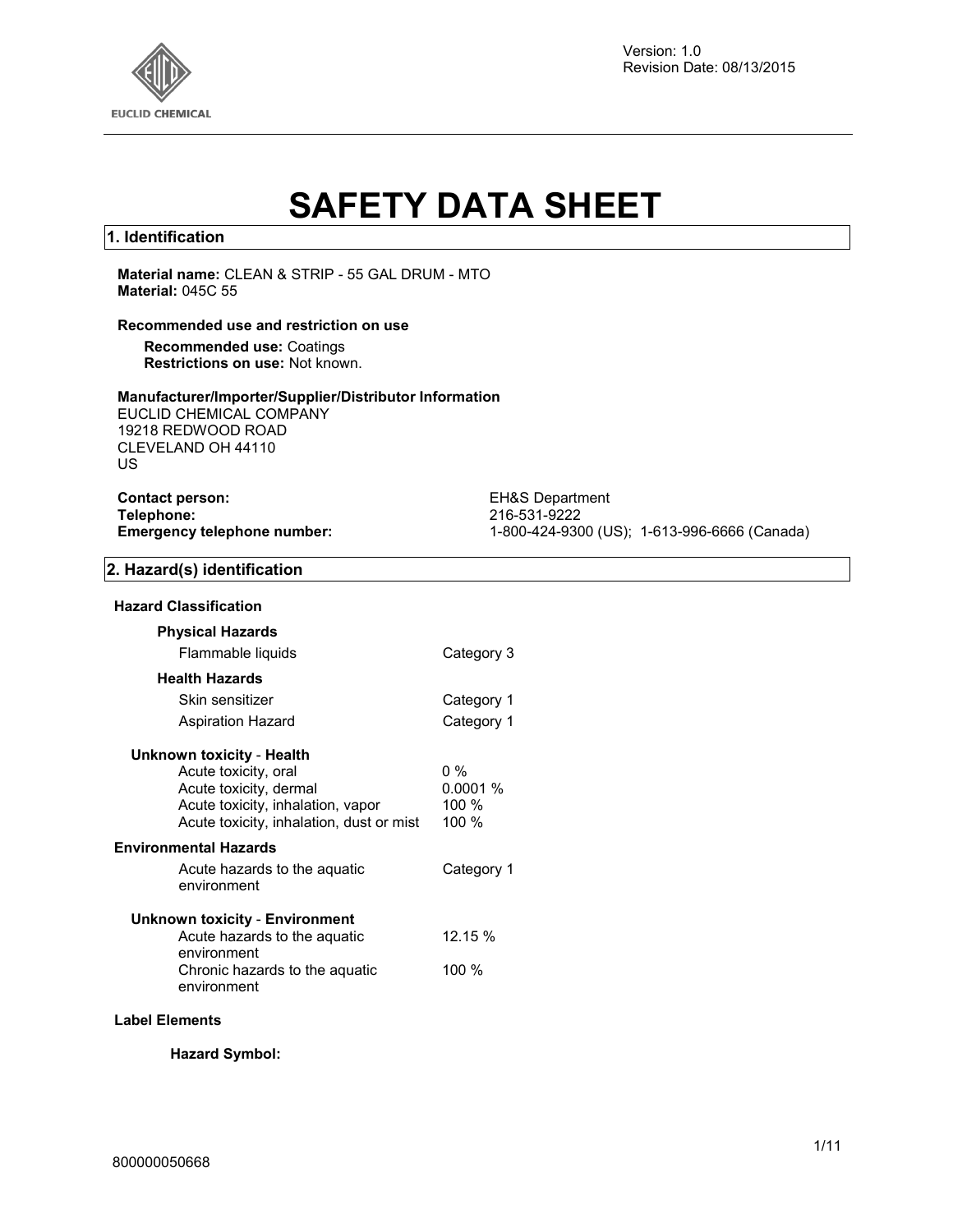

| <b>Signal Word:</b>                                         | Danger                                                                                                                                                                                                                                                                                                                                                                                                                                                                                                                                                                                 |
|-------------------------------------------------------------|----------------------------------------------------------------------------------------------------------------------------------------------------------------------------------------------------------------------------------------------------------------------------------------------------------------------------------------------------------------------------------------------------------------------------------------------------------------------------------------------------------------------------------------------------------------------------------------|
| <b>Hazard Statement:</b>                                    | Flammable liquid and vapor.<br>May cause an allergic skin reaction.<br>May be fatal if swallowed and enters airways.<br>Very toxic to aquatic life.                                                                                                                                                                                                                                                                                                                                                                                                                                    |
| Precautionary<br>Statement:<br><b>Prevention:</b>           | Keep away from heat, hot surfaces, sparks, open flames and other ignition<br>sources. No smoking. Keep container tightly closed. Ground/bond container<br>and receiving equipment. Use explosion-proof<br>electrical/ventilating/lighting/equipment. Use only non-sparking tools. Take<br>precautionary measures against static discharge. Wear protective<br>gloves/protective clothing/eye protection/face protection. Avoid breathing<br>dust/fume/gas/mist/vapors/spray. Contaminated work clothing must not be<br>allowed out of the workplace. Avoid release to the environment. |
| <b>Response:</b>                                            | IF ON SKIN (or hair): Take off immediately all contaminated clothing. Rinse<br>skin with water/shower. If skin irritation or rash occurs: Get medical<br>advice/attention. IF SWALLOWED: Immediately call a POISON<br>CENTER/doctor. Do NOT induce vomiting. Specific treatment (see this<br>label). Wash contaminated clothing before reuse. In case of fire: Use  to<br>extinguish. Collect spillage.                                                                                                                                                                                |
| Storage:                                                    | Store in well-ventilated place. Keep cool. Store locked up.                                                                                                                                                                                                                                                                                                                                                                                                                                                                                                                            |
| Disposal:                                                   | Dispose of contents/container to an appropriate treatment and disposal<br>facility in accordance with applicable laws and regulations, and product<br>characteristics at time of disposal.                                                                                                                                                                                                                                                                                                                                                                                             |
| Other hazards which do not<br>result in GHS classification: | Static accumulating flammable liquid can become electrostatically charged<br>even in bonded and grounded equipment. Sparks may ignite liquid and<br>vapor. May cause flash fire or explosion.                                                                                                                                                                                                                                                                                                                                                                                          |

## **3. Composition/information on ingredients**

#### **Mixtures**

| <b>Chemical Identity</b> | <b>CAS number</b> | Content in percent (%)*                                                                                             |  |
|--------------------------|-------------------|---------------------------------------------------------------------------------------------------------------------|--|
| d-Limonene               | 5989-27-5         | 60 - 100%                                                                                                           |  |
|                          |                   | * All concentrations are percent by weight unless ingredient is a gas. Gas concentrations are in percent by volume. |  |

### **4. First-aid measures**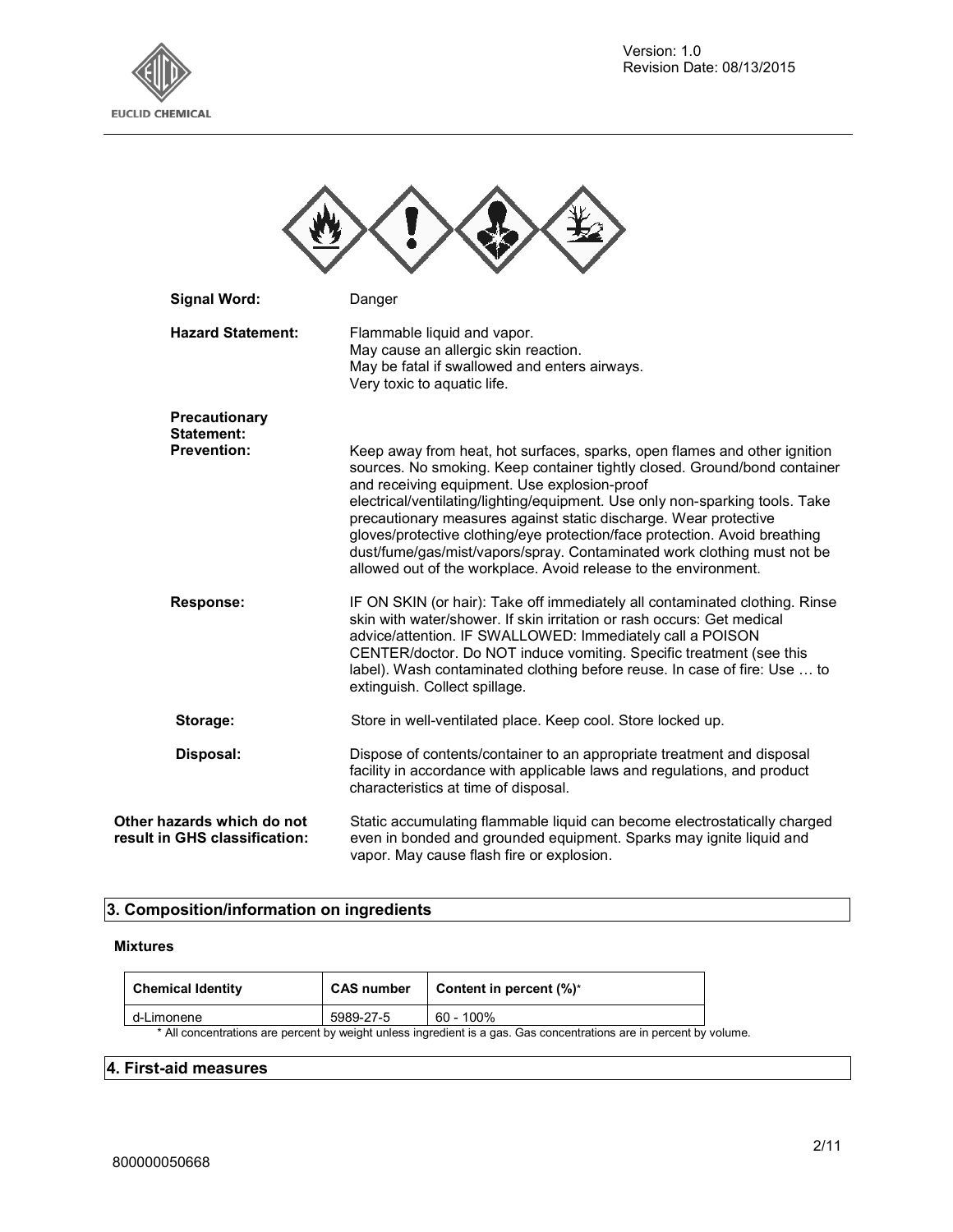

| Ingestion:                                                    | Call a physician or poison control center immediately. Rinse mouth. Never<br>give liquid to an unconscious person. If vomiting occurs, keep head low so<br>that stomach content doesn't get into the lungs.                                                                                                                           |
|---------------------------------------------------------------|---------------------------------------------------------------------------------------------------------------------------------------------------------------------------------------------------------------------------------------------------------------------------------------------------------------------------------------|
| Inhalation:                                                   | Move to fresh air.                                                                                                                                                                                                                                                                                                                    |
| <b>Skin Contact:</b>                                          | Get medical attention if symptoms occur. Take off immediately all<br>contaminated clothing. Destroy or thoroughly clean contaminated shoes.<br>Immediately remove contaminated clothing and shoes and wash skin with<br>soap and plenty of water. If skin irritation or an allergic skin reaction<br>develops, get medical attention. |
| Eye contact:                                                  | Rinse immediately with plenty of water.                                                                                                                                                                                                                                                                                               |
| Most important symptoms/effects, acute and delayed            |                                                                                                                                                                                                                                                                                                                                       |
| <b>Symptoms:</b>                                              | Respiratory tract irritation.                                                                                                                                                                                                                                                                                                         |
|                                                               | Indication of immediate medical attention and special treatment needed                                                                                                                                                                                                                                                                |
| Treatment:                                                    | Get medical attention if symptoms occur.                                                                                                                                                                                                                                                                                              |
| 5. Fire-fighting measures                                     |                                                                                                                                                                                                                                                                                                                                       |
| <b>General Fire Hazards:</b>                                  | Use water spray to keep fire-exposed containers cool. Water may be<br>ineffective in fighting the fire. Fight fire from a protected location. Move<br>containers from fire area if you can do so without risk.                                                                                                                        |
| Suitable (and unsuitable) extinguishing media                 |                                                                                                                                                                                                                                                                                                                                       |
| Suitable extinguishing<br>media:                              | Use fire-extinguishing media appropriate for surrounding materials.                                                                                                                                                                                                                                                                   |
| Unsuitable extinguishing<br>media:                            | Avoid water in straight hose stream; will scatter and spread fire.                                                                                                                                                                                                                                                                    |
| Specific hazards arising from<br>the chemical:                | Vapors may travel considerable distance to a source of ignition and flash<br>back. Vapors may cause a flash fire or ignite explosively. Prevent buildup of<br>vapors or gases to explosive concentrations.                                                                                                                            |
| Special protective equipment and precautions for firefighters |                                                                                                                                                                                                                                                                                                                                       |
| <b>Special fire fighting</b><br>procedures:                   | No data available.                                                                                                                                                                                                                                                                                                                    |
| Special protective equipment<br>for fire-fighters:            | Firefighters must use standard protective equipment including flame<br>retardant coat, helmet with face shield, gloves, rubber boots, and in<br>enclosed spaces, SCBA.                                                                                                                                                                |

**6. Accidental release measures**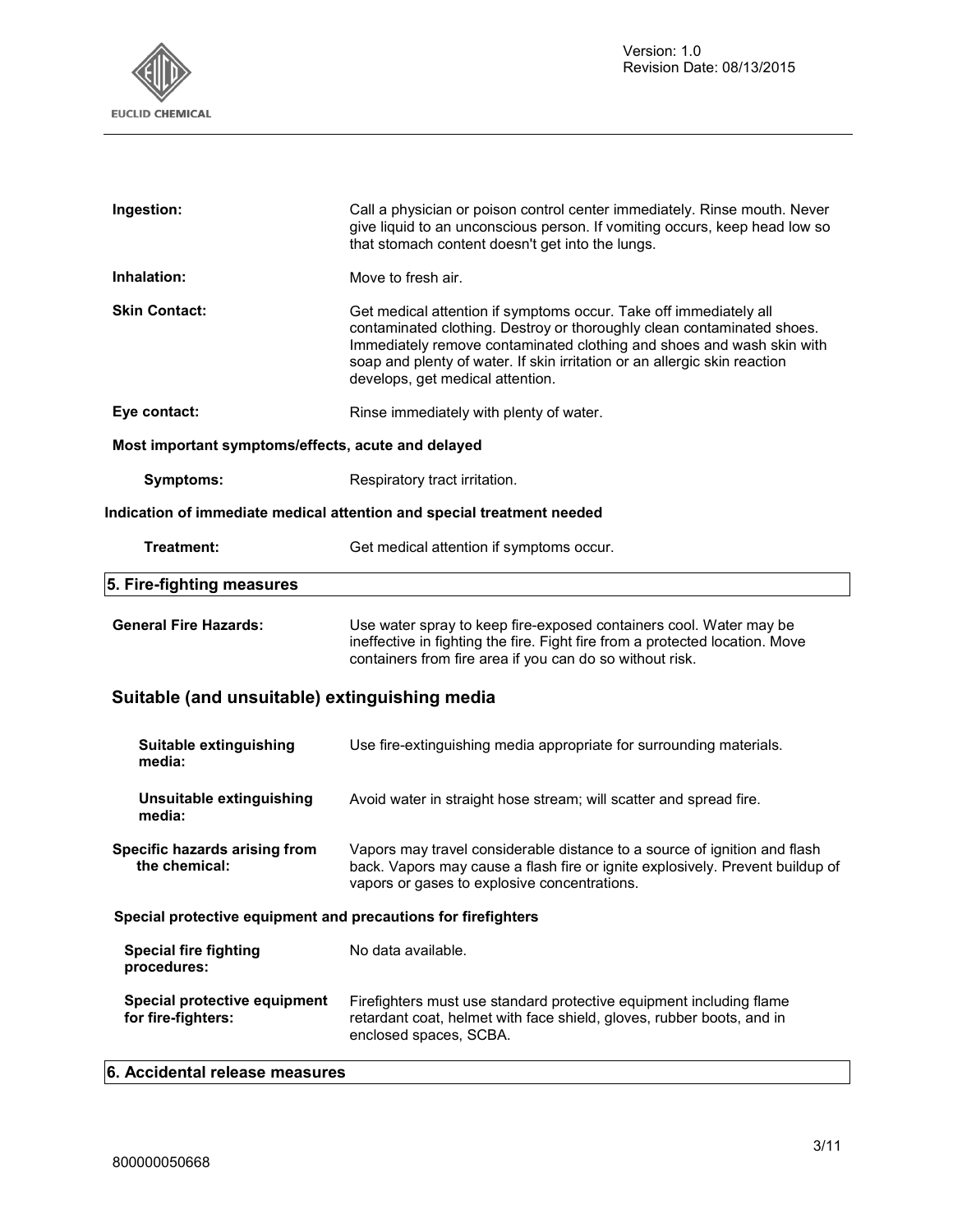

## **8. Exposure controls/personal protection**

| <b>Control Parameters</b><br><b>Occupational Exposure Limits</b> |                                                                                                                                                                                                                                                                                                                                                                                                                                                         |
|------------------------------------------------------------------|---------------------------------------------------------------------------------------------------------------------------------------------------------------------------------------------------------------------------------------------------------------------------------------------------------------------------------------------------------------------------------------------------------------------------------------------------------|
|                                                                  | None of the components have assigned exposure limits.                                                                                                                                                                                                                                                                                                                                                                                                   |
| <b>Appropriate Engineering</b><br><b>Controls</b>                | Observe good industrial hygiene practices. Observe occupational exposure<br>limits and minimize the risk of inhalation of vapors and mist. Mechanical<br>ventilation or local exhaust ventilation may be required.                                                                                                                                                                                                                                      |
|                                                                  | Individual protection measures, such as personal protective equipment                                                                                                                                                                                                                                                                                                                                                                                   |
| <b>General information:</b>                                      | Use explosion-proof ventilation equipment. Good general ventilation<br>(typically 10 air changes per hour) should be used. Ventilation rates should<br>be matched to conditions. If applicable, use process enclosures, local<br>exhaust ventilation, or other engineering controls to maintain airborne levels<br>below recommended exposure limits. If exposure limits have not been<br>established, maintain airborne levels to an acceptable level. |
| <b>Eye/face protection:</b>                                      | Wear goggles/face shield.                                                                                                                                                                                                                                                                                                                                                                                                                               |
| <b>Skin Protection</b><br><b>Hand Protection:</b>                | Use suitable protective gloves if risk of skin contact.                                                                                                                                                                                                                                                                                                                                                                                                 |
| Other:                                                           | Wear chemical-resistant gloves, footwear, and protective clothing                                                                                                                                                                                                                                                                                                                                                                                       |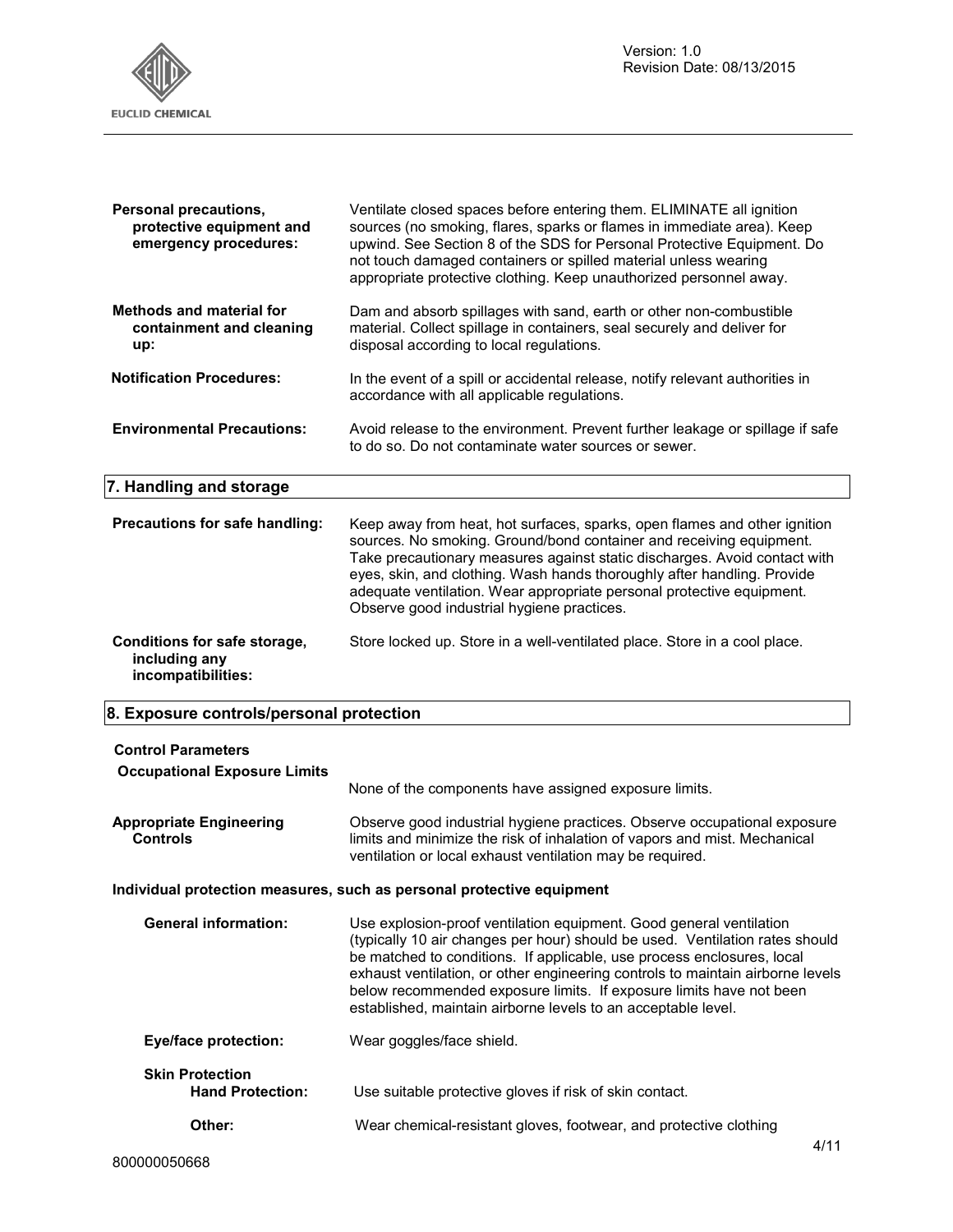

|                                | appropriate for the risk of exposure. Contact health and safety professional<br>or manufacturer for specific information.                                                 |
|--------------------------------|---------------------------------------------------------------------------------------------------------------------------------------------------------------------------|
| <b>Respiratory Protection:</b> | In case of inadequate ventilation use suitable respirator. Seek advice from<br>local supervisor.                                                                          |
| <b>Hygiene measures:</b>       | When using do not smoke. Observe good industrial hygiene practices.<br>Contaminated work clothing should not be allowed out of the workplace.<br>Avoid contact with skin. |

## **9. Physical and chemical properties**

| Appearance                                            |                                                                                                |
|-------------------------------------------------------|------------------------------------------------------------------------------------------------|
| <b>Physical state:</b>                                | liquid                                                                                         |
| Form:                                                 | liquid                                                                                         |
| Color:                                                | Pale yellow                                                                                    |
| Odor:                                                 | Mild petroleum/solvent                                                                         |
| Odor threshold:                                       | No data available.                                                                             |
| pH:                                                   | 3.4                                                                                            |
| Melting point/freezing point:                         | No data available.                                                                             |
| Initial boiling point and boiling range:              | 121 °C 250 °F                                                                                  |
| <b>Flash Point:</b>                                   | 43 °C 110 °F (Setaflash Closed Cup)                                                            |
| <b>Evaporation rate:</b>                              | No data available.                                                                             |
| Flammability (solid, gas):                            | No                                                                                             |
| Upper/lower limit on flammability or explosive limits |                                                                                                |
| Flammability limit - upper (%):                       | No data available.                                                                             |
| Flammability limit - lower (%):                       | No data available.                                                                             |
| Explosive limit - upper (%):                          | No data available.                                                                             |
| Explosive limit - lower (%):                          | No data available.                                                                             |
| Vapor pressure:                                       | No data available.                                                                             |
| Vapor density:                                        | Vapors are heavier than air and may travel along the floor and<br>in the bottom of containers. |
| <b>Relative density:</b>                              | 0.942                                                                                          |
| Solubility(ies)                                       |                                                                                                |
| <b>Solubility in water:</b>                           | Practically Insoluble                                                                          |
| Solubility (other):                                   | No data available.                                                                             |
| Partition coefficient (n-octanol/water):              | No data available.                                                                             |
| Auto-ignition temperature:                            | No data available.                                                                             |
| <b>Decomposition temperature:</b>                     | No data available.                                                                             |
| <b>Viscosity:</b>                                     | < 20.5 mm2/s (40 °C 104 °F)                                                                    |

## **10. Stability and reactivity**

**Reactivity:** No data available.

**Chemical Stability:** Material is stable under normal conditions.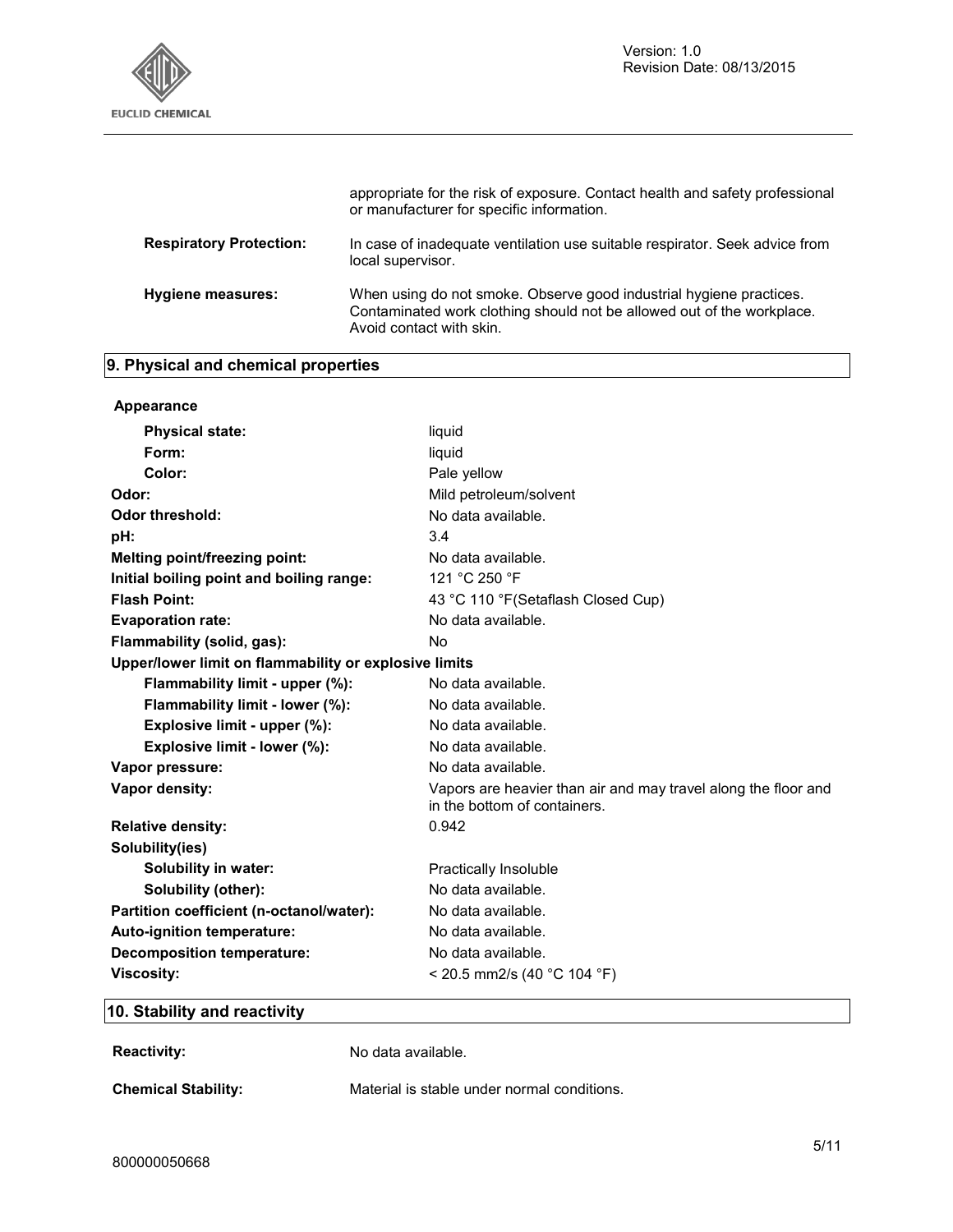

| <b>Possibility of Hazardous</b><br><b>Reactions:</b>   | No data available.                                                                                              |
|--------------------------------------------------------|-----------------------------------------------------------------------------------------------------------------|
| <b>Conditions to Avoid:</b>                            | Heat, sparks, flames.                                                                                           |
| <b>Incompatible Materials:</b>                         | Strong acids. Avoid contact with oxidizing agents (e.g. nitric acid, peroxides<br>and chromates). Strong bases. |
| <b>Hazardous Decomposition</b><br><b>Products:</b>     | Thermal decomposition or combustion may liberate carbon oxides and<br>other toxic gases or vapors.              |
| 11. Toxicological information                          |                                                                                                                 |
| Information on likely routes of exposure<br>Ingestion: | May be ingested by accident. Ingestion may cause irritation and malaise.                                        |
| Inhalation:                                            | In high concentrations, vapors, fumes or mists may irritate nose, throat and<br>mucus membranes.                |
| <b>Skin Contact:</b>                                   | May cause an allergic skin reaction.                                                                            |
| Eye contact:                                           | Eye contact is possible and should be avoided.                                                                  |
| la forma etter er en toaleel en level eel effecte      |                                                                                                                 |

## **Information on toxicological effects**

## **Acute toxicity (list all possible routes of exposure)**

| Oral<br><b>Product:</b>                                     | No data available.                            |
|-------------------------------------------------------------|-----------------------------------------------|
| Dermal<br>Product:                                          | ATEmix: 24,686.48 mg/kg                       |
| <b>Inhalation</b><br>Product:                               | No data available.                            |
| <b>Repeated dose toxicity</b><br>Product:                   | No data available.                            |
| Skin Corrosion/Irritation<br><b>Product:</b>                | No data available.                            |
| Serious Eye Damage/Eye Irritation<br>Product:               | No data available.                            |
| Specified substance(s):<br>d-I imonene                      | in vivo (Rabbit, 24 - 72 hrs): Not irritating |
| <b>Respiratory or Skin Sensitization</b><br><b>Product:</b> | No data available.                            |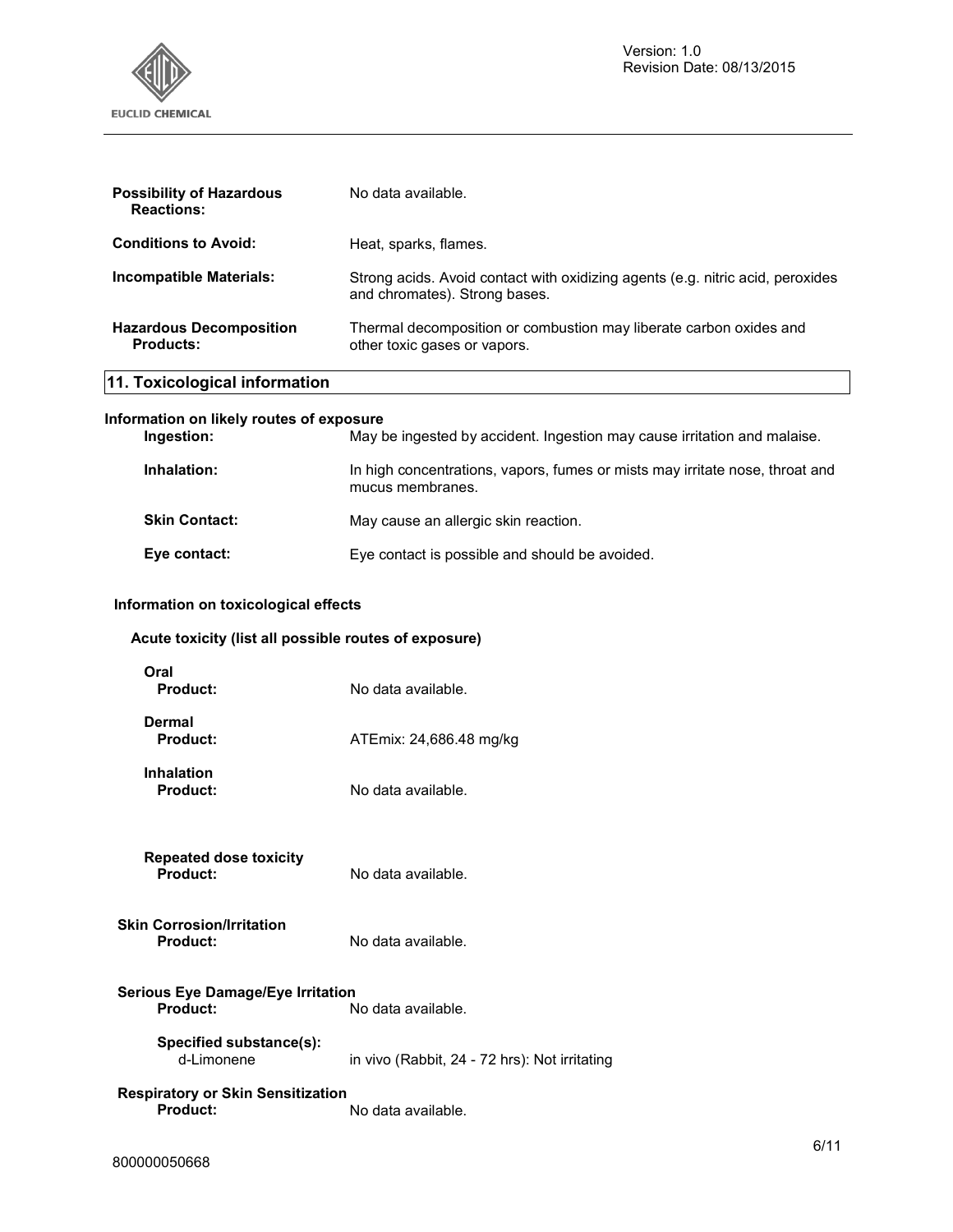

| Carcinogenicity<br>Product:                                                                           | No data available.                                                        |
|-------------------------------------------------------------------------------------------------------|---------------------------------------------------------------------------|
| No carcinogenic components identified                                                                 | <b>IARC Monographs on the Evaluation of Carcinogenic Risks to Humans:</b> |
| US. National Toxicology Program (NTP) Report on Carcinogens:<br>No carcinogenic components identified |                                                                           |
| No carcinogenic components identified                                                                 | US. OSHA Specifically Regulated Substances (29 CFR 1910.1001-1050):       |
| <b>Germ Cell Mutagenicity</b>                                                                         |                                                                           |
| In vitro<br>Product:                                                                                  | No data available.                                                        |
| In vivo<br>Product:                                                                                   | No data available.                                                        |
| <b>Reproductive toxicity</b><br>Product:                                                              | No data available.                                                        |
| <b>Specific Target Organ Toxicity - Single Exposure</b><br>Product:                                   | No data available.                                                        |
| <b>Specific Target Organ Toxicity - Repeated Exposure</b><br>Product:                                 | No data available.                                                        |
| <b>Aspiration Hazard</b><br>Product:                                                                  | May be fatal if swallowed and enters airways.                             |
| Other effects:                                                                                        | No data available.                                                        |

## **12. Ecological information**

#### **Ecotoxicity:**

### **Acute hazards to the aquatic environment:**

| Fish<br><b>Product:</b>                         | No data available.                                                                  |
|-------------------------------------------------|-------------------------------------------------------------------------------------|
| Specified substance(s):<br>d-Limonene           | LC 50 (Fathead minnow (Pimephales promelas), 96 h): 0.619 - 0.796 mg/l<br>Mortality |
| <b>Aquatic Invertebrates</b><br><b>Product:</b> | No data available.                                                                  |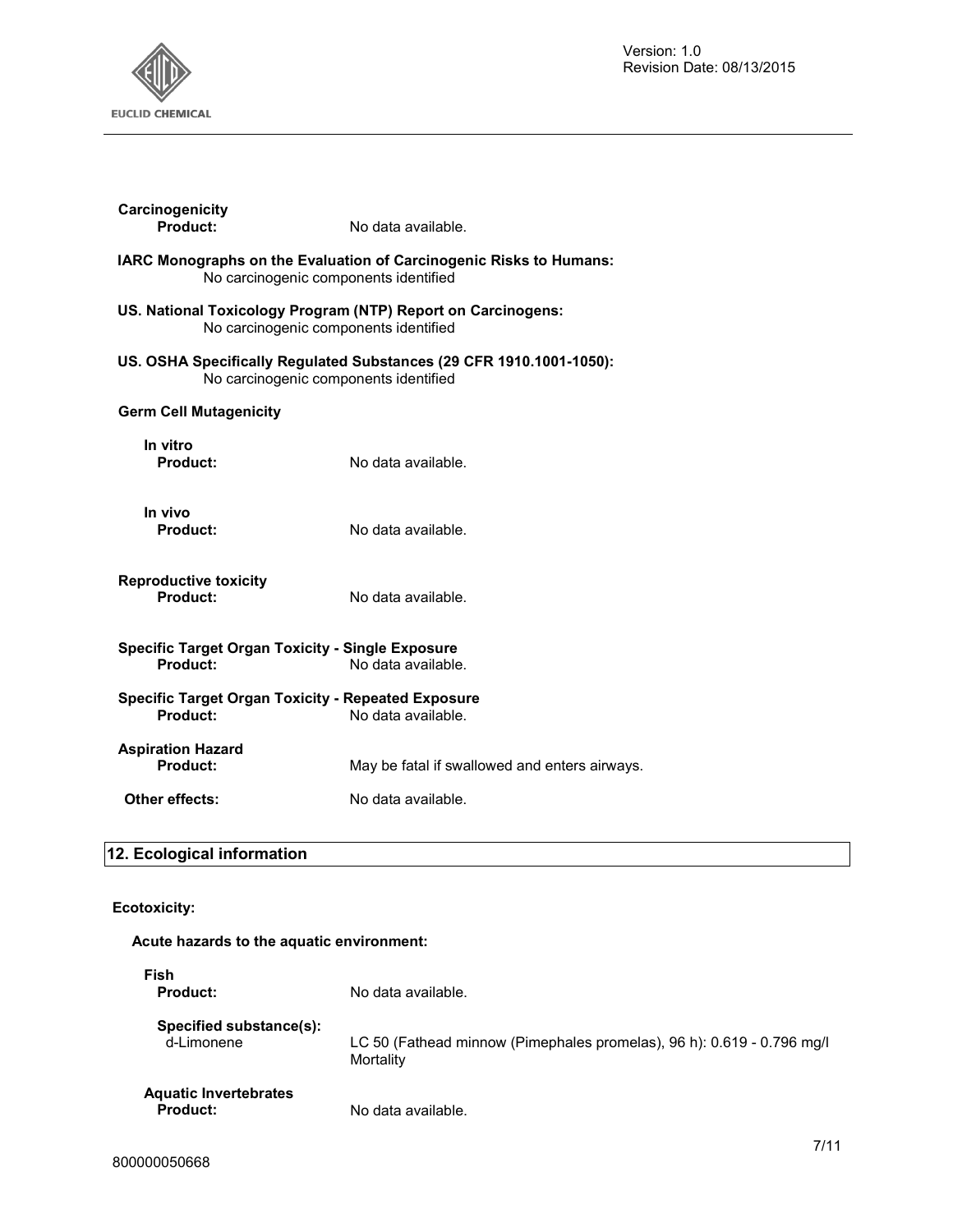

| 14. Transport information                                                                   |                                                                                                                                                                               |
|---------------------------------------------------------------------------------------------|-------------------------------------------------------------------------------------------------------------------------------------------------------------------------------|
| <b>Contaminated Packaging:</b>                                                              | No data available.                                                                                                                                                            |
| <b>Disposal instructions:</b>                                                               | Dispose of waste at an appropriate treatment and disposal facility in<br>accordance with applicable laws and regulations, and product<br>characteristics at time of disposal. |
| 13. Disposal considerations                                                                 |                                                                                                                                                                               |
| <b>Other Adverse Effects:</b>                                                               | Very toxic to aquatic organisms.                                                                                                                                              |
| <b>Mobility in Soil:</b>                                                                    | No data available.                                                                                                                                                            |
| Specified substance(s):<br>d-Limonene                                                       | Log Kow: 4.232                                                                                                                                                                |
| Partition Coefficient n-octanol / water (log Kow)<br><b>Product:</b>                        | No data available.                                                                                                                                                            |
| <b>Bioaccumulative Potential</b><br><b>Bioconcentration Factor (BCF)</b><br><b>Product:</b> | No data available.                                                                                                                                                            |
| <b>BOD/COD Ratio</b><br><b>Product:</b>                                                     | No data available.                                                                                                                                                            |
| <b>Biodegradation</b><br>Product:                                                           | No data available.                                                                                                                                                            |
| <b>Persistence and Degradability</b>                                                        |                                                                                                                                                                               |
| <b>Toxicity to Aquatic Plants</b><br><b>Product:</b>                                        | No data available.                                                                                                                                                            |
| <b>Aquatic Invertebrates</b><br><b>Product:</b>                                             | No data available.                                                                                                                                                            |
| <b>Fish</b><br>Product:                                                                     | No data available.                                                                                                                                                            |
| Chronic hazards to the aquatic environment:                                                 |                                                                                                                                                                               |
| Specified substance(s):<br>d-Limonene                                                       | EC 50 (Water flea (Daphnia pulex), 48 h): 69.6 mg/l Intoxication                                                                                                              |

**TDG:**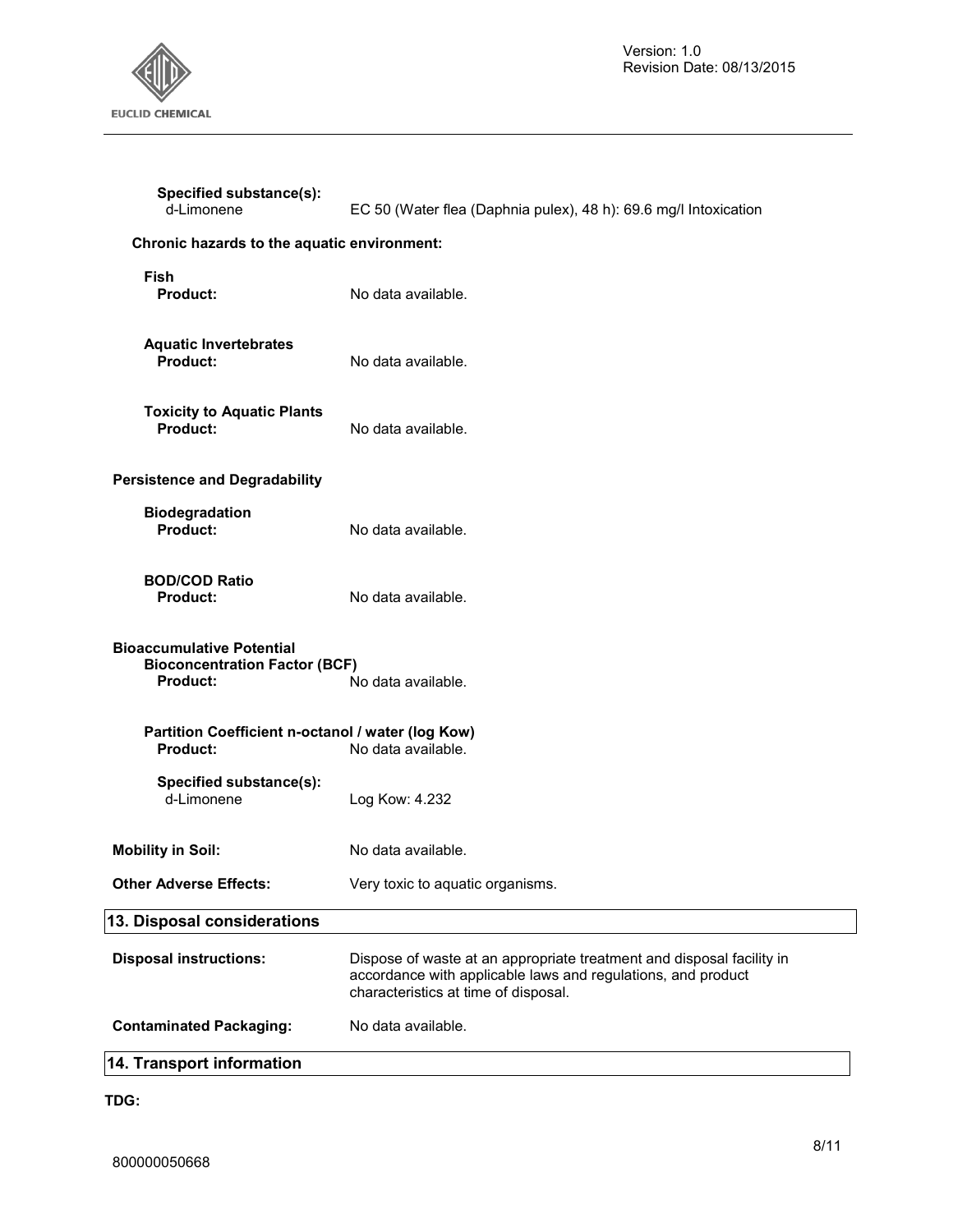

#### Not Regulated

#### **CFR / DOT:**

Not Regulated

#### **IMDG:**

UN1993, FLAMMABLE LIQUID, N.O.S. (d-Limonene), 3, PG III

#### **Further Information:**

The above shipping description may not be accurate for all container sizes and all modes of transportation. Please refer to Bill of Lading.

#### **15. Regulatory information**

#### **US Federal Regulations**

#### **TSCA Section 12(b) Export Notification (40 CFR 707, Subpt. D)**  None present or none present in regulated quantities.

#### **US. OSHA Specifically Regulated Substances (29 CFR 1910.1001-1050)**

#### **Chemical Identity OSHA hazard(s)**

Ethylene oxide Skin sensitization Reproductive toxicity Mutagenicity Eye irritation Acute toxicity respiratory tract irritation Cancer Skin irritation Flammability Central nervous system

#### **CERCLA Hazardous Substance List (40 CFR 302.4):**

| <b>Chemical Identity</b> | Reportable quantity |
|--------------------------|---------------------|
| p-Dioxane                | 100 lbs.            |
| Ethylene oxide           | $10$ lbs.           |

#### **Superfund Amendments and Reauthorization Act of 1986 (SARA)**

#### **Hazard categories**

Fire Hazard Immediate (Acute) Health Hazards

#### **SARA 302 Extremely Hazardous Substance Reportable**

|                          | <b>REPORTADIE</b> |                           |
|--------------------------|-------------------|---------------------------|
| <b>Chemical Identity</b> | quantity          | <b>Threshold Planning</b> |
| Ethylene oxide           | 10 lbs.           | 1000 lbs.                 |

**Quantity**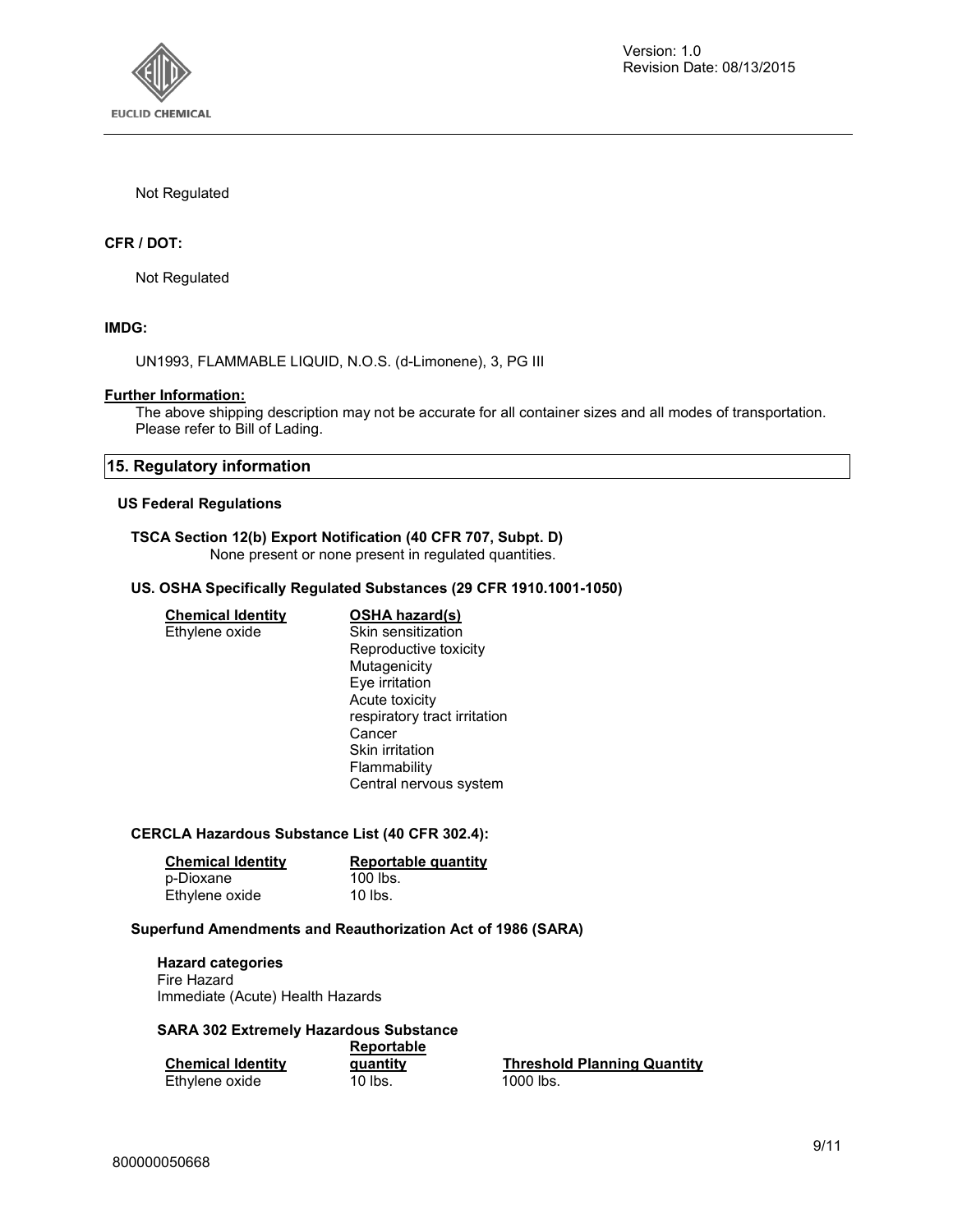

## **SARA 304 Emergency Release Notification**

p-Dioxane 100 lbs.<br>
Pthylene oxide 10 lbs. Ethylene oxide

**Reportable quantity 100 lbs.** 

#### **SARA 311/312 Hazardous Chemical**

Ethylene oxide 500lbs<br>d-Limonene 500 lbs d-Limonene

**Chemical Identity**<br> **Chemical Identity**<br> **Channifold Blanning Quantity**<br> **Channifold Blanning Quantity** 

#### **SARA 313 (TRI Reporting)**

None present or none present in regulated quantities.

**Clean Water Act Section 311 Hazardous Substances (40 CFR 117.3)**  None present or none present in regulated quantities.

#### **Clean Air Act (CAA) Section 112(r) Accidental Release Prevention (40 CFR 68.130):**

| <b>Chemical Identity</b> | <b>Reportable quantity</b> |
|--------------------------|----------------------------|
| Ethylene oxide           | 10000 lbs                  |

#### **US State Regulations**

#### **US. California Proposition 65**

This product contains chemical(s) known to the State of California to cause cancer and/or to cause birth defects or other reproductive harm.

#### **US. New Jersey Worker and Community Right-to-Know Act**

**Chemical Identity** d-Limonene

#### **US. Massachusetts RTK - Substance List**

**Chemical Identity** p-Dioxane Ethylene oxide

#### **US. Pennsylvania RTK - Hazardous Substances**

No ingredient regulated by PA Right-to-Know Law present.

#### **US. Rhode Island RTK**

No ingredient regulated by RI Right-to-Know Law present.

#### **Other Regulations:**

| <b>Regulatory VOC (less water</b> | 771 g/l |
|-----------------------------------|---------|
| and exempt solvent):              |         |
| VOC Method 310:                   | 82.00%  |

## **Inventory Status:**

All components in this product are listed on or exempt from the Inventory.

Canada DSL Inventory List: All components in this product are listed on or exempt from the Inventory.